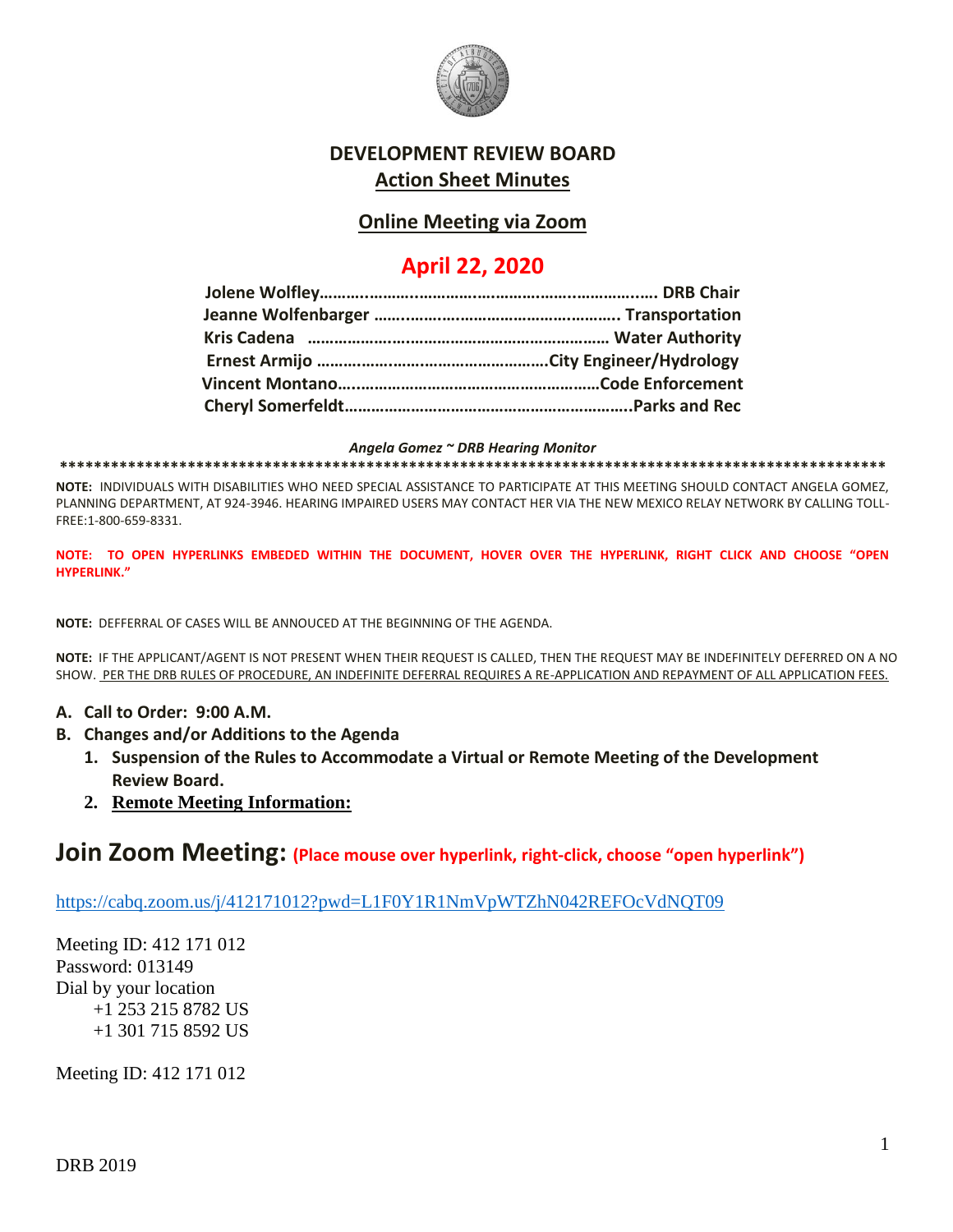#### *MAJOR CASES*

#### **1. Project [#1011598](http://data.cabq.gov/government/planning/DRB/1011598/1011598_DRB%20Submittals/)** 18DRB-70137 - **VACATION OF PUBLIC RIGHT-OF-WAY** 18DRB-70138 - **SIDEWALK VARIANCE** 18DRB-70139 - **SUBDIVISION DESIGN VARIANCE FROM MINIMUM DPM**

**STANDARDS** 18DRB-70140 - **PRELIMINARY/ FINAL PLAT**

**BOB KEERAN,** request(s) the aforementioned action(s) for all or a portion of: **Lot(s) 17 & 18**, **Block(s) 4, Tract(s) 3, NORTH ALBQ ACRES Unit 3**, zoned PD (RD/5DUA), located on **VENTURA ST NE** between **SIGNAL AVE NE** and **ALAMEDA BLVD NE**, containing approximately 2 acre(s). (C-20) *[Deferred from 5/16/18, 6/13/18, 7/18/18/, 8/8/18, 9/12/18, 10/24/18, 12/5/18, 12/19/18, 1/9/19, 1/23/19, 2/13/19, 2/27/19, 3/20/19, 4/17/19, 4/24/19, 6/5/19, 7/10/19, 8/7/19, 9/18/19, 10/30/19, 12/11/19, 1/29/20].*

**DEFERRED TO JUNE 24, 2020**

**2. Project # [PR-2020-003259](http://data.cabq.gov/government/planning/DRB/PR-2020-003259/DRB%20Submittals/PR-2020-003259_Feb_12_2020/Application/)** SI-2020-00016 **– SITE PLAN**

**JEREMY SHELTON for DEKKER, PERICH, SABATINI** agent(s) for **PRESBYTERIAN HEALTHCARE SERVICES** request(s) the aforementioned action(s) for all or a portion of: **TRACT 1-A-1-A PLAT OF TRACTS 1-A-1-A & 1-A-1-B HONEYWELL SITE,** zoned NR-LM, located at **9201 SAN MATEO BLVD NE between SAN MATEO BLVD NE and SAN DIEGO AVE NE**, containing approximately 59.696 acre(s). (B-17) *[Deferred from 2/12/20, 3/4/20, 4/8/20]*

**PROPERTY OWNERS**: HONEYWELL INTERNATIONAL INC C/O ALTUS GROUP US **REQUEST**: **SITE PLAN DRB**

**DEFERRED TO APRIL 29 TH, 2020**

## *MINOR CASES*

**3. Project # [PR-2019-002807](http://data.cabq.gov/government/planning/DRB/PR-2019-002807/DRB%20Submittals/PR-2019-002807_Apr_22_2020/Application/PR-2019-002807.pdf)** SI-2020-00091 – **EPC SITE PLAN SIGN-OFF** **CHRIS KELLER, SUNSET MEMORIAL PARK** request(s) the aforementioned action(s) for all or a portion of: **TR 1 PLAT OF TRS 1 & 2, SUNSET MEMORIAL PARK,** zoned NR-SU, located at **924 MENAUL BLVD NE between EDITH BLVD and I-25**, containing approximately 39.0784 acre(s). (H-15)

**PROPERTY OWNERS**: CHRIS KELLER, SUNSET MEMORIAL PARK **REQUEST**: **EPC SITE PLAN SIGN-OFF**

**DEFERRED TO APRIL 29TH, 2020.**

#### *SKETCH PLAT*